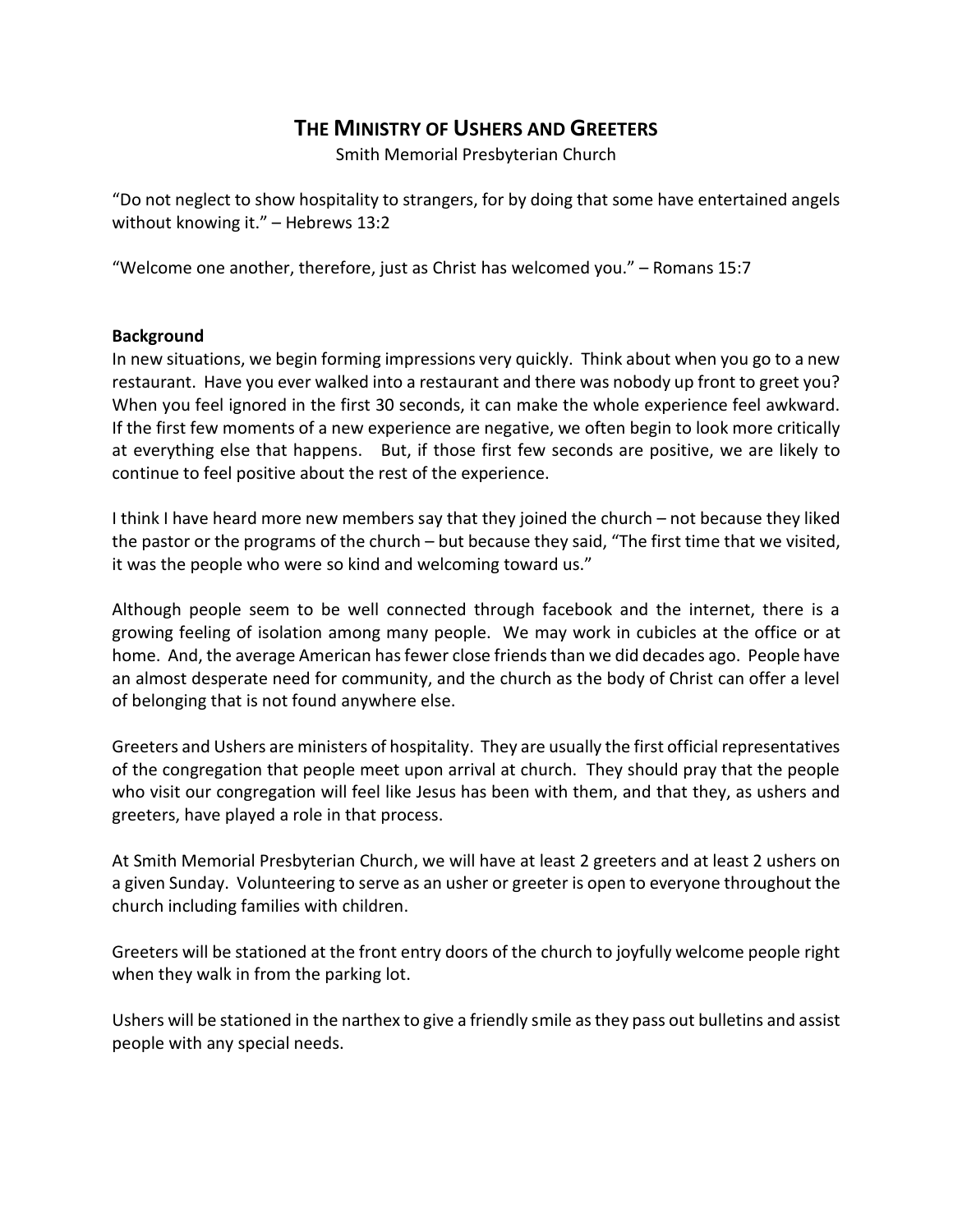#### **Some tips to remember**

Be sure to wear your name tag and encourage others to do the same.

Make positive eye contact with people and SMILE.

Give a friendly greeting like, "Good morning. It is nice to have you here today."

Greet children at their level by bending down. This makes eye contact possible and helps you appear less intimidating.

Focus your efforts on communicating a genuine welcome to everyone who comes – long time members, newer members, and visitors. But, true hospitality does mean putting visitors first when you have to make a choice in your use of time. Visitors need a little more attention than regulars.

Be alert for opportunities to introduce visitors to other members of the church.

If you are unsure if somebody is a new visitor or a long time member who you just don't know, consider a simple introduction like: "Hi, I'm not sure we've met. My name is  $\cdot$ "

Be careful not to give the impression that a visitor has to pass some kind of litmus test to be accepted. Don't appear disappointed if an initial conversation doesn't reveal something you have in common. Rejoice that the person is present in our church!

While you want your personal appearance to be neat and attractive, there is nothing wrong with diversity in dress by those who are ushers and greeters. A mixture of our ushers and greeters wearing both casual and traditional "Sunday dress" communicates to visitors that we welcome every single person whether they are wearing a suit or not.

Make an active effort to remember the names of visitors when they arrive, and be sure to greet them by name at the end of the service or when they come back the next Sunday.

In case you meet a family with young children, be able to share some basic information about our nursery and children's chapel.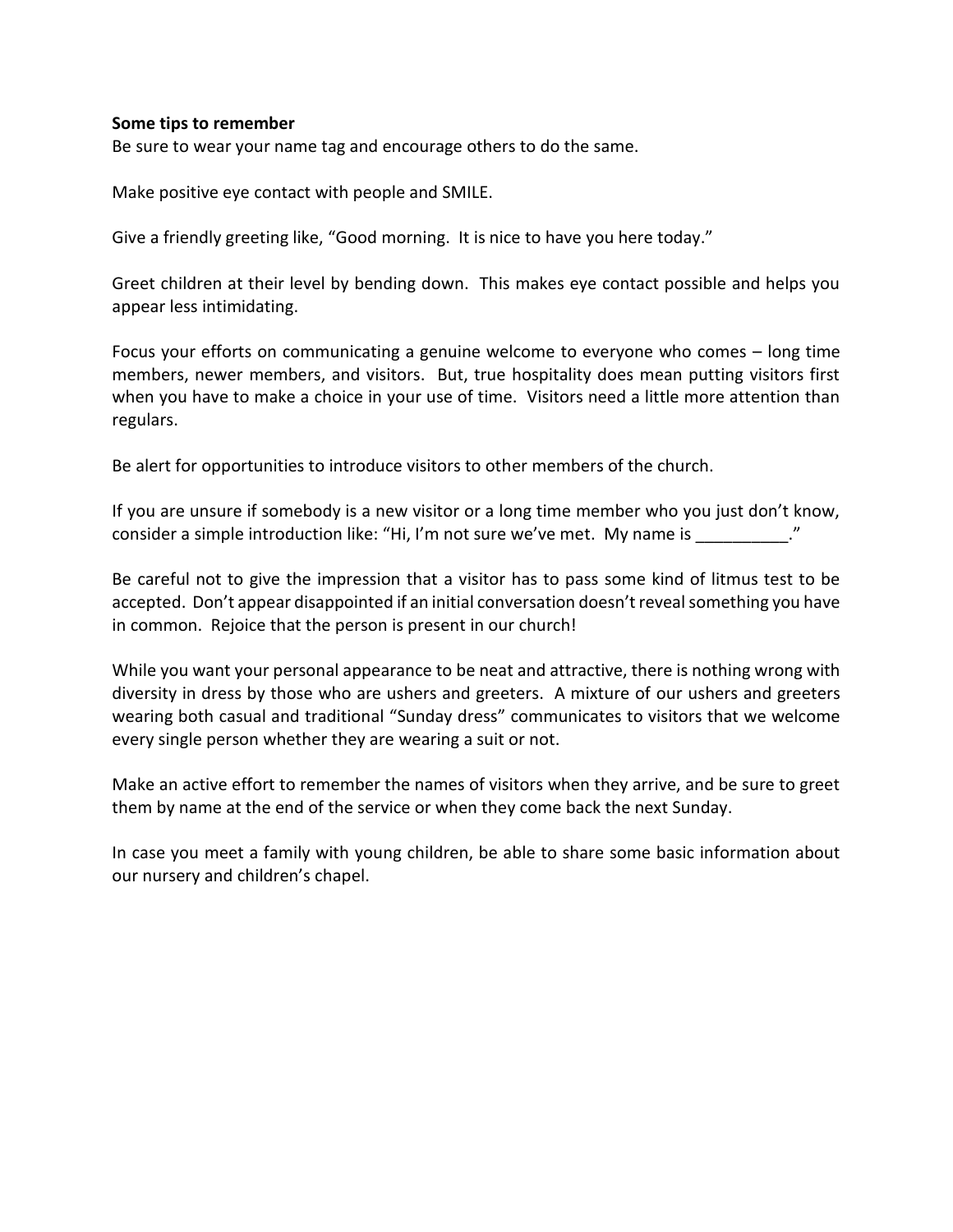## **DUTIES OF GREETERS**

Greeters will be stationed at the front entry doors of the church to joyfully welcome people right when they walk in from the parking lot.

Arrive 20 minutes before the service. Check if there are nametags available and that the welcome table is clean and organized. Notice if there are any special events coming up that may be important to share with visitors.

Smile and let people know that you are glad that they are here.

Help visitors prepare a name tag (optional) or direct them to a welcome center for that purpose.

Be available to help the ushers with the offering, if requested.

After worship invite people to the Fellowship Hall for refreshments and if they are interested, walk with them or direct them to where it is.

### **DUTIES OF USHERS**

Ushers will be stationed in the narthex to give a friendly smile as they pass out bulletins and assist people with any special needs.

### **Before the service**

Arrive 20 minutes before the service. Read through the bulletin. Check with the pastor for any special instructions.

Select two additional people to assist with the offering. You may ask the greeters, but also try to include the youth in this process or others who are minimally involved.

Stand at the outside Narthex door to hand out bulletins, and greet attendees.

Be professional and courteous at all times. Be especially friendly to those you do not recognize. Greet people using their names as often as possible. Pay special attention to children and youth; say "I'm glad you're here!"

If people need a little extra assistance, one of the ushers should escort them to their seats. If they need hearing assistance, get a Williams receiver from the table in the Narthex for them.

Connect with the acolyte and make sure that the acolyte is prepared. Read over the duties of the acolyte.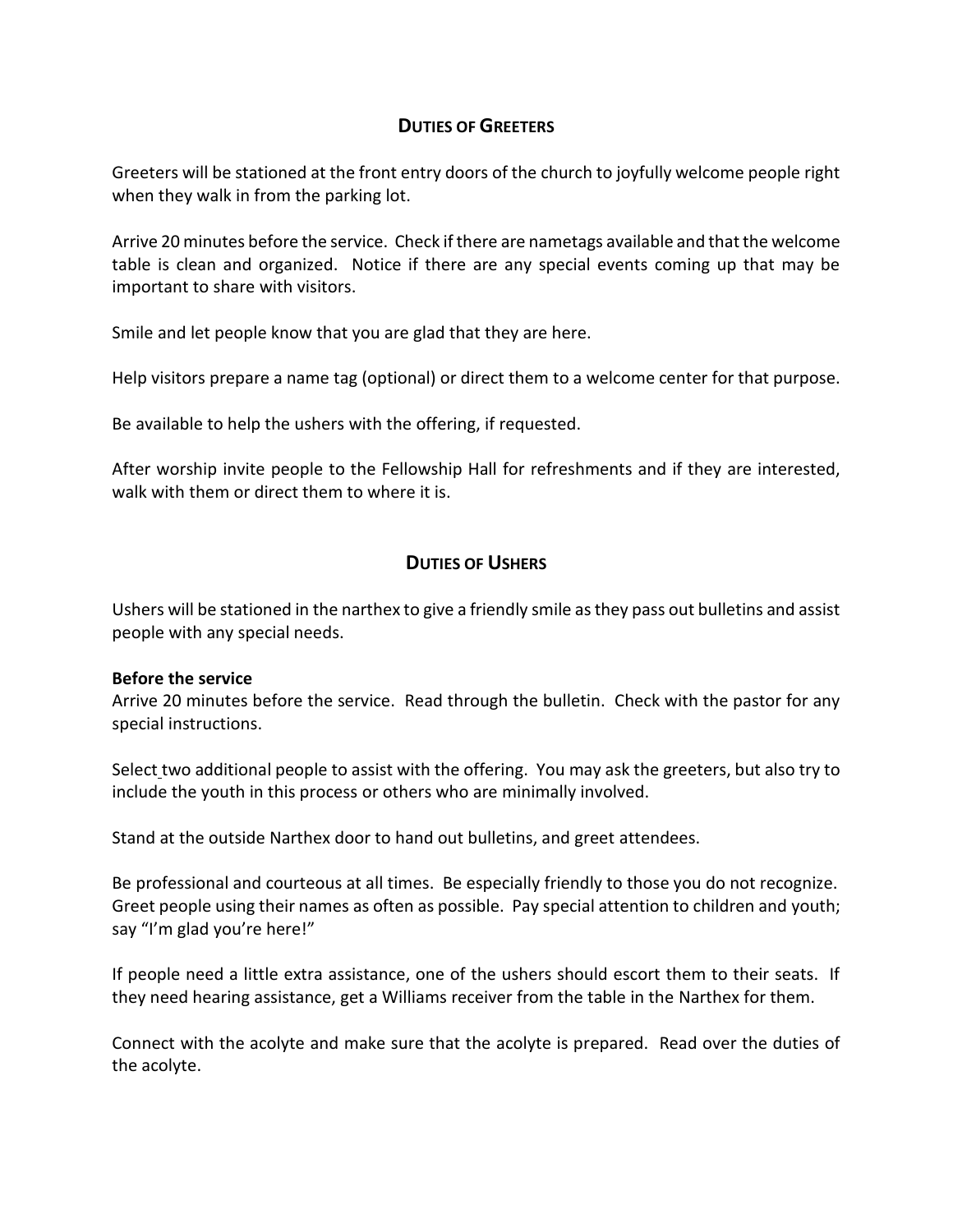### **At the start of the service**

If someone from the congregation would like to speak during the announcements or prayer requests, please offer them a microphone. These mics are available from one of the sound techs.

Assist the acolyte: The acolyte assigned for the Sunday will report to the back of the sanctuary. At the end of the Opening Prayer, light the acolyte's staff. (There is a lighter in the drawer of the table in the entryway). When the Musical Interlude begins, send the acolyte down for Bearing the Light of Christ.

Close one of the outer Narthex doors to the patio area. Please watch for latecomers. One usher should remain in the narthex to greet latecomers until 10:15. They may be seated between activities, not during time of prayer. Help them find a place to sit. Try to direct them up the side aisle.

Attendance: During the first hymn, take attendance and record the count in the notebook in the table in the Narthex. Be sure to include the choir, the pastor, the organist and the nursery. The count should be the total amount of people on our campus at the time of worship.

Offering: Requires four people. The plates are located above the coat rack in the Narthex. Enter the Sanctuary down the center aisle when requested by the Liturgist. Once you arrive at the front of the Sanctuary, the first two people will turn to go up the outside aisle. When finished, consolidate the offering trays into one and go to the front communion table and then exit through the side door. Give the tray to designated counter who will take the tray and take care of the offering.

### **At the end of the service**

Assist the acolyte in carrying the light of Christ out into the community: When the congregation begins the second to last verse of the last hymn, the acolyte should walk down the center aisle with the staff unlit. At the table, the acolyte should light his or her candleholder and then snuff out the candle on the table. Then, he or she should wait up front with the lit candleholder until the pastor gives the benediction. Once the pastor finishes the benediction and the last verse of the hymn begins, the pastor and the acolyte will walk down the center aisle together until they get to the back of the church. Once they are in the back of the church, the acolyte may extinguish the flame.

Open the doors, and greet the people on their way out, thanking them for coming. Direct them to the coffee hour. Clean up the pews, pick up papers, and replace hymnals, bibles, pencils and the pew envelopes. Collect unused bulletins and return to the office.

Remember, your main job is to warmly welcome people to the church so that they may encounter the love of God in Jesus Christ.